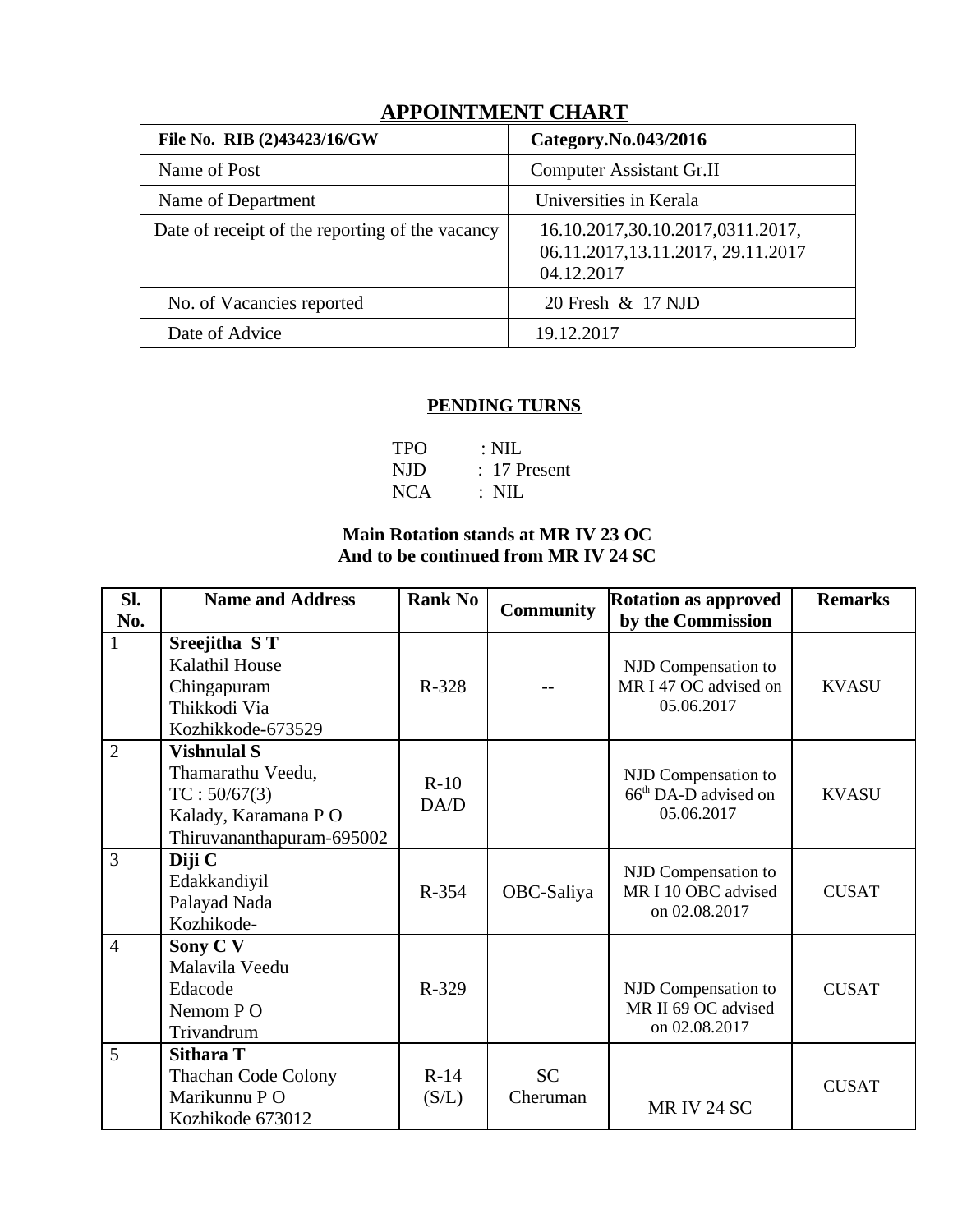| 6              | <b>Ancy Belson L</b><br>Pottamana Pozhinji Puthen<br>Veedu<br>Venkulam<br>Nellimoodu PO<br>Trivandrum 695524 | R-332      | <b>SIUC Nadar</b>    | <b>MR IV 25 OC</b>                                            | <b>CUSAT</b>  |
|----------------|--------------------------------------------------------------------------------------------------------------|------------|----------------------|---------------------------------------------------------------|---------------|
| $\overline{7}$ | <b>Sumayyamol K M</b><br>Kuttiyanickal House<br>Karimannoor PO<br>Idukki 685581                              | R-437      | Muslim               | <b>MRIV 26 M</b>                                              | <b>CUSAT</b>  |
| 8              | <b>Aswini N Kuttan</b><br>Naduthalakalayil<br>Mevelloor PO<br>Kottayam 686609                                | $R-15 S/L$ | S C Pulaya           | NJD Compensation to<br>MR IV 4 SC advised on<br>02.08.2017    | <b>NUALS</b>  |
| 9              | Shajitha K P<br>Pathickathottiyil House<br>Anchiri Kavala<br>Kalayanthani PO,<br><b>Idukki 685588</b>        | R-444      | Muslim               | NJD Compensation to<br>MR III 66 M advised<br>on 02.08.2017   | <b>KERALA</b> |
| 10             | Anjana A<br>Anjana TRA-411<br>Thittamangalam,<br>Vattiyoorkavu PO<br>Thiruvananthapuram<br>695013            | R-333      |                      | NJD Compensation to<br>MR III 71 O C advised<br>on 02.08.2017 | <b>KERALA</b> |
| 11             | Anju G Nair<br><b>Thanganal House</b><br>Thodupuzha<br>Muthalakodam PO<br>Karooppara<br>Idukki 685605        | R-335      |                      | NJD Compensation to<br>MR III 77 O C advised<br>on 02.08.2017 | <b>KERALA</b> |
| 12             | Praveena G<br>Amarthil Kizhakkevilakathu<br>Veedu<br>Kollamkonam<br>Vilappilsala PO<br>Thiruvananthapuram    | R-336      |                      | NJD Compensation to<br>MR III 83 O C advised<br>on 02.08.2017 | <b>KERALA</b> |
| 13             | Jijitha G B<br>Jijitha Bhavan<br>Vadakkekara Keeliyode<br>Perumpazhuthoor PO<br>Thiruvananthapuram 695126    | R-338      | <b>SIUC Nadar</b>    | NJD Compensation to<br>MR III 89 O C advised<br>on 02.08.2017 | <b>KERALA</b> |
| 14             | Suchithra V<br>Karthika 41-1<br>Padmavilasam Lane<br>Peroorkada<br>Trivandrum 695005                         | R-355      | OBC-Vanika<br>Vaisya | NJD Compensation to<br>MR III 90 OBC<br>advised on 02.08.2017 | <b>KERALA</b> |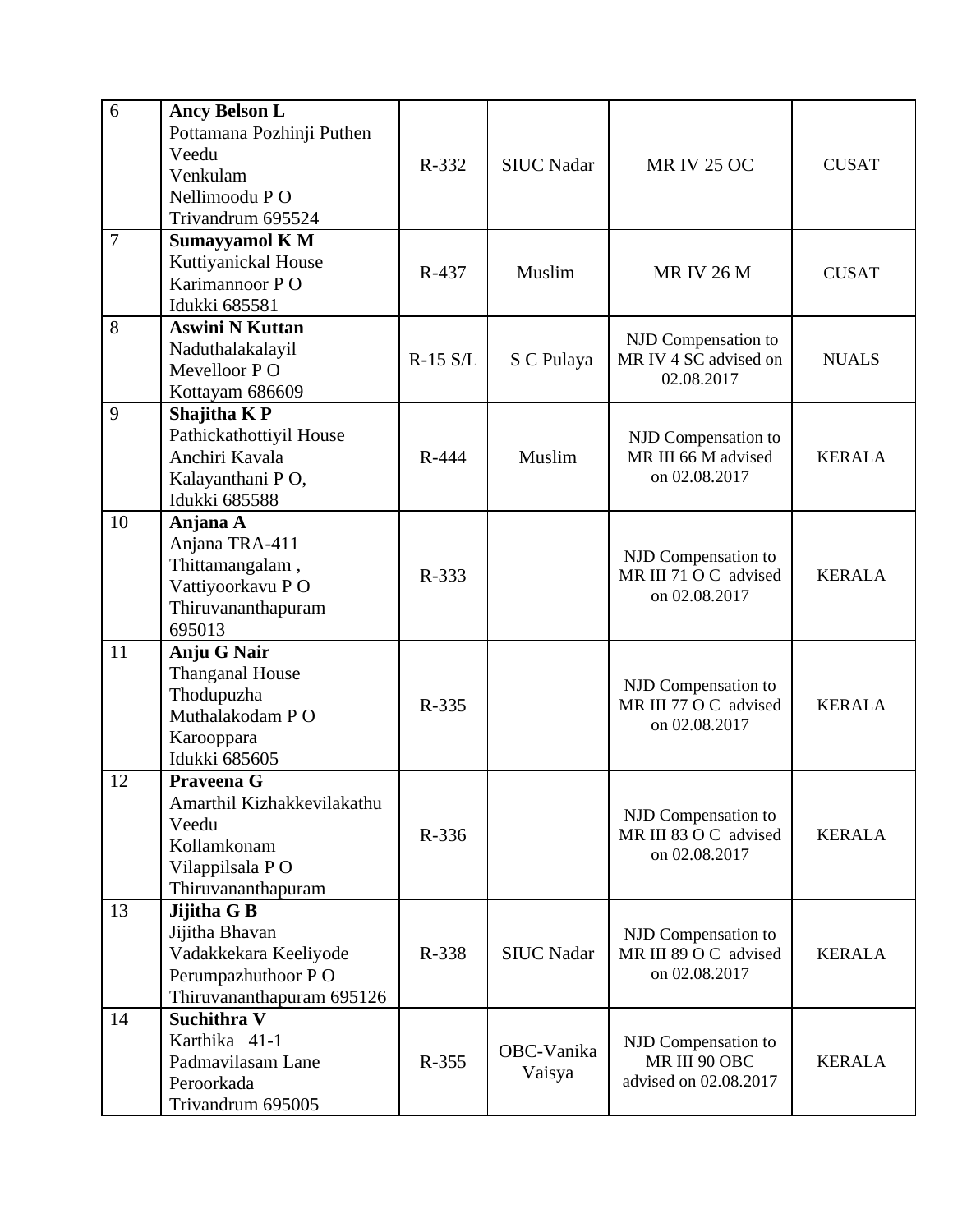| 15           | <b>Smitha O A</b><br>Arun Nivas 307<br>Aluvila<br>Elluvila<br>Thiruvananthapuram 695504        | $R-9$<br>DA-O |                   | NJD Compensation to<br>$101th$ vacancy reserved<br>for DA-B/Blind not<br>eligible/given to DA-O<br>advised on 02.08.2017 | <b>KERALA</b> |
|--------------|------------------------------------------------------------------------------------------------|---------------|-------------------|--------------------------------------------------------------------------------------------------------------------------|---------------|
| 16           | <b>Sheena PS</b><br>S S Mandiram Melathil<br>Pirayil, Peyad PO,<br>Trivandrum 695573           | R-339         | <b>SIUC Nadar</b> | NJD Compensation to<br>MR III 93 O C advised<br>on 02.08.2017                                                            | <b>KERALA</b> |
| 17           | <b>Mary Shalet P J</b><br>Palackal<br>Poomkavu<br>Pathirappally<br>Alappuzha 688521            | R-441         | Latin<br>Catholic | NJD Compensation to<br>MR III 94 LC/AI<br>advised on 02.08.2017                                                          | <b>KERALA</b> |
| 18           | Lekshmi S Nair<br>Madhavam<br>Nethajipuram PO<br>Trivandrum 695589                             | R-340         |                   | NJD Compensation to<br>MR III 97 OC advised<br>on 02.08.2017                                                             | <b>KERALA</b> |
| 19           | <b>Shyni PK</b><br>Mundangat Thodi House<br>Parammal<br>Azhinjilam<br>Malappuram -673632       | R-341         | Thiyya            | <b>MR IV 27 OC</b>                                                                                                       | <b>KERALA</b> |
| 20<br>$\ast$ | <b>Kavitha KN</b><br>Karuvattanoonjiyil<br>Paingottupuram<br>Peringolam,<br>Kozhikode -673571  | R-342         | Thiyya            | <b>MR IV 29 OC</b>                                                                                                       | <b>KERALA</b> |
| 21<br>$\ast$ | <b>Snym Chandran</b><br>S S Bhavan<br>Akkaravila Nagar 175<br>Vadakkevila PO<br>Kollam -691010 | R-343         | Ezhava            | <b>MR IV 31 OC</b>                                                                                                       | <b>KERALA</b> |
| 22           | <b>Sharitha KA</b><br>Kalluparambil House<br>Kombodinjamakkal<br>Thazhekkad<br>Thrissur 680697 | $R-453$       | Muslim            | <b>MR IV 30 M</b>                                                                                                        | <b>KERALA</b> |
| 23<br>$\ast$ | <b>Manjusha Mohan K</b><br>Kattayil House<br>Pakkil<br>Kottayam 686012                         | R-344         | Ezhava            | <b>MR IV 33 OC</b>                                                                                                       | <b>KERALA</b> |
| 24           | <b>Shaiju P R</b><br>Vadeparambil House<br>Ayyampilly PO,<br>Ernakulam 682501                  | R-16 S/L      | SC-Pulaya         | MR IV 32 SC                                                                                                              | <b>KERALA</b> |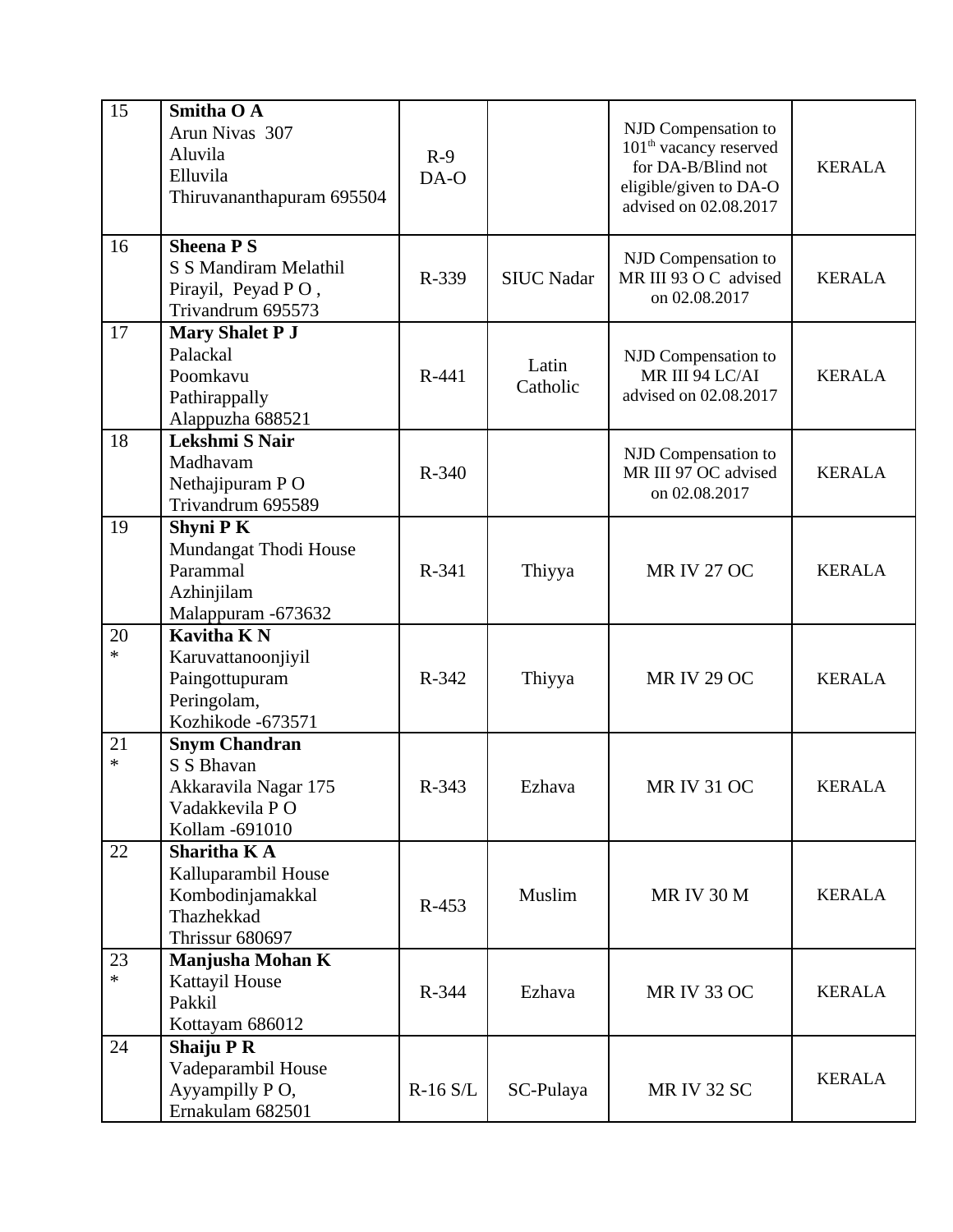| 25<br>$\ast$ | <b>Soumya PS</b><br>Kokkuvayil House<br>Kodungallur<br>Kothaparambu<br>Thrissur                                    | R-347   | Ezhava            | <b>MR IV 39 OC</b>                                                     | <b>KERALA</b>  |
|--------------|--------------------------------------------------------------------------------------------------------------------|---------|-------------------|------------------------------------------------------------------------|----------------|
| 26<br>$\ast$ | <b>Syndia Sunder C</b><br>Peedikakandi House<br>Payyadimethal<br>Pantheerankave<br>Kozhikode 673019                | R-348   | Thiyya            | <b>MRIV 28 E</b>                                                       | <b>KERALA</b>  |
| 27           | Manjusha O S<br>Moozhibhagathu Veedu<br>Ariyottukonam<br>Pothencode,<br>Trivandrum 695584                          | R-345   |                   | <b>MR IV 35 OC</b>                                                     | <b>KERALA</b>  |
| 28           | <b>Shabeer BL</b><br><b>Shabeer Manzil</b><br>Andoorkonam PO<br>Thiruvananthapuram<br>695584                       | R-455   | Muslim            | <b>MR IV 36 M</b>                                                      | <b>KERALA</b>  |
| 29           | <b>Sumam K George</b><br>Kallidanchi Puthenveedu<br>Mitranikethan Vellanad<br>Thiruvananthapuram<br>695543         | R-346   |                   | <b>MR IV 37 OC</b>                                                     | <b>KERALA</b>  |
| 30           | <b>Akhil Y C</b><br>Kuzhiyamvila Veedu<br>Thettivila<br>Kalliyoor P O<br>Thiruvananthapuram                        | R-356   | <b>SIUC Nadar</b> | MR IV 38 SIUCN                                                         | <b>KERALA</b>  |
| 31<br>$\ast$ | <b>Kavitha K V</b><br>Nikunjam<br>Vrindavan Nagar 43<br>Kadappakkada PO<br>Kollam 691008                           | $R-350$ | Ezhava            | <b>MR IV 34 E</b>                                                      | <b>KERALA</b>  |
| 32           | <b>Karthika L R</b><br>R M Vihar<br>Punnavila Junction,<br>M G Road, Atttingal<br>Thiruvananthapuram<br>Pin-695101 | R-359   | Viswakarma        | NJD Compensation to<br><b>MR III 100 V</b><br>Advised on<br>02.08.2017 | <b>CALICUT</b> |
| 33           | Vani CA<br>Sasibhavanam,<br>Pulikkulathu Thara<br>Kannimel Muri<br>Cheppad<br>Alappuzha - 690507                   | R-349   |                   | NJD Compensation to<br>MR IV 1 OC Advised<br>on 02.08.2017             | <b>CALICUT</b> |